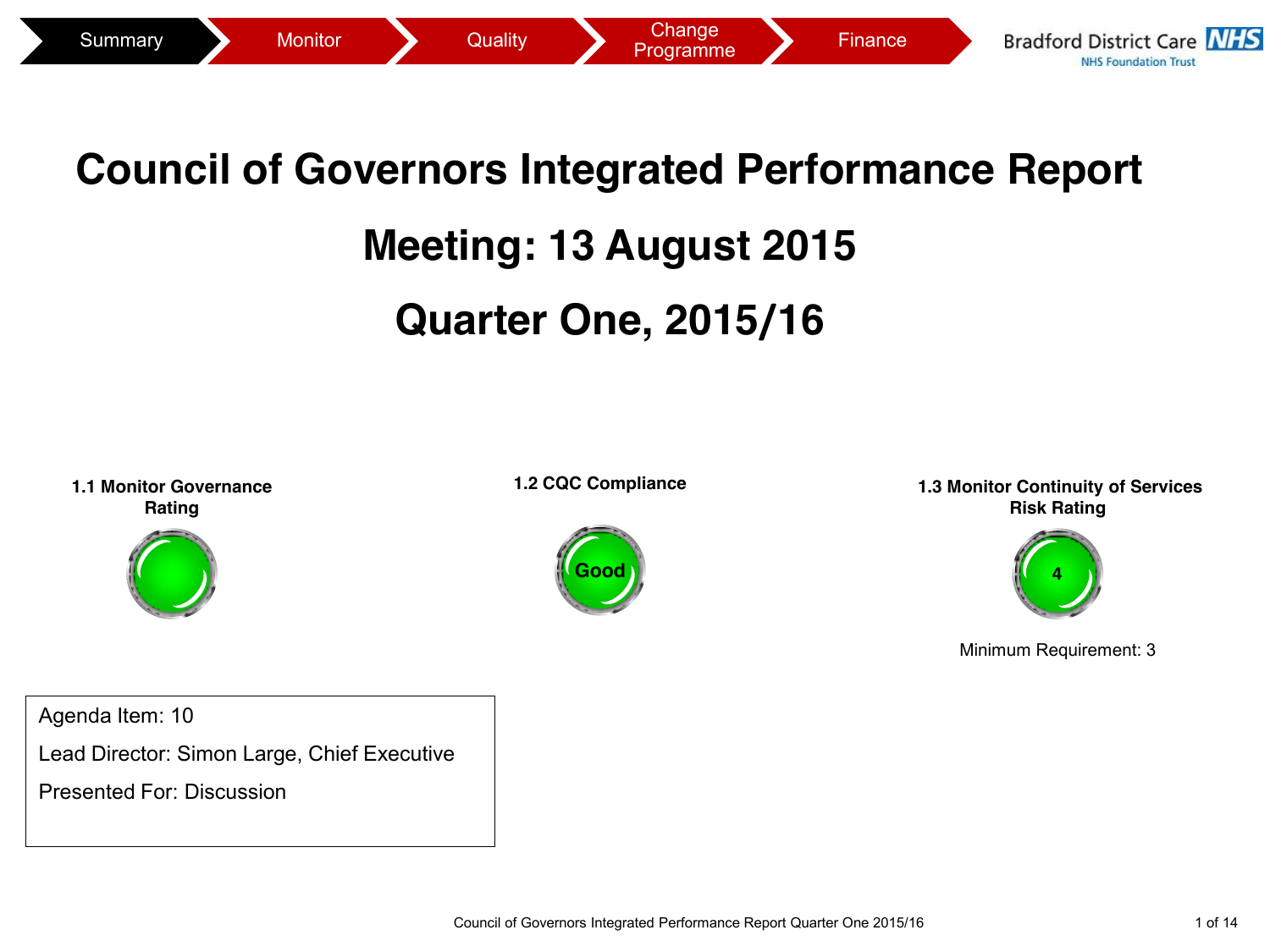## **Monitor section**

- The following Monitor slide shows the Trust's performance against the national targets for providers of mental health and community services.
- The indicators cover a range of access, data quality and outcome targets.
- Monitor expects NHS foundation trusts to meet the national targets. Performance should be rated green for each indicator, each quarter.
- The Trust continued to meet all the relevant national targets in the first quarter of 2015/16.
- Performance against these targets is scrutinised at the Trust's monthly locality performance meetings, chaired by the Chief Executive.
- Monitor uses performance against the national targets, together with other information (for example the outcome of inspections) to assess the strength of governance at an NHS foundation trust. This is the "Monitor Governance Rating" on slide 1.
- The Trust's assessment of the quarter one 2015/16 governance rating is green, meaning no governance concerns are evident.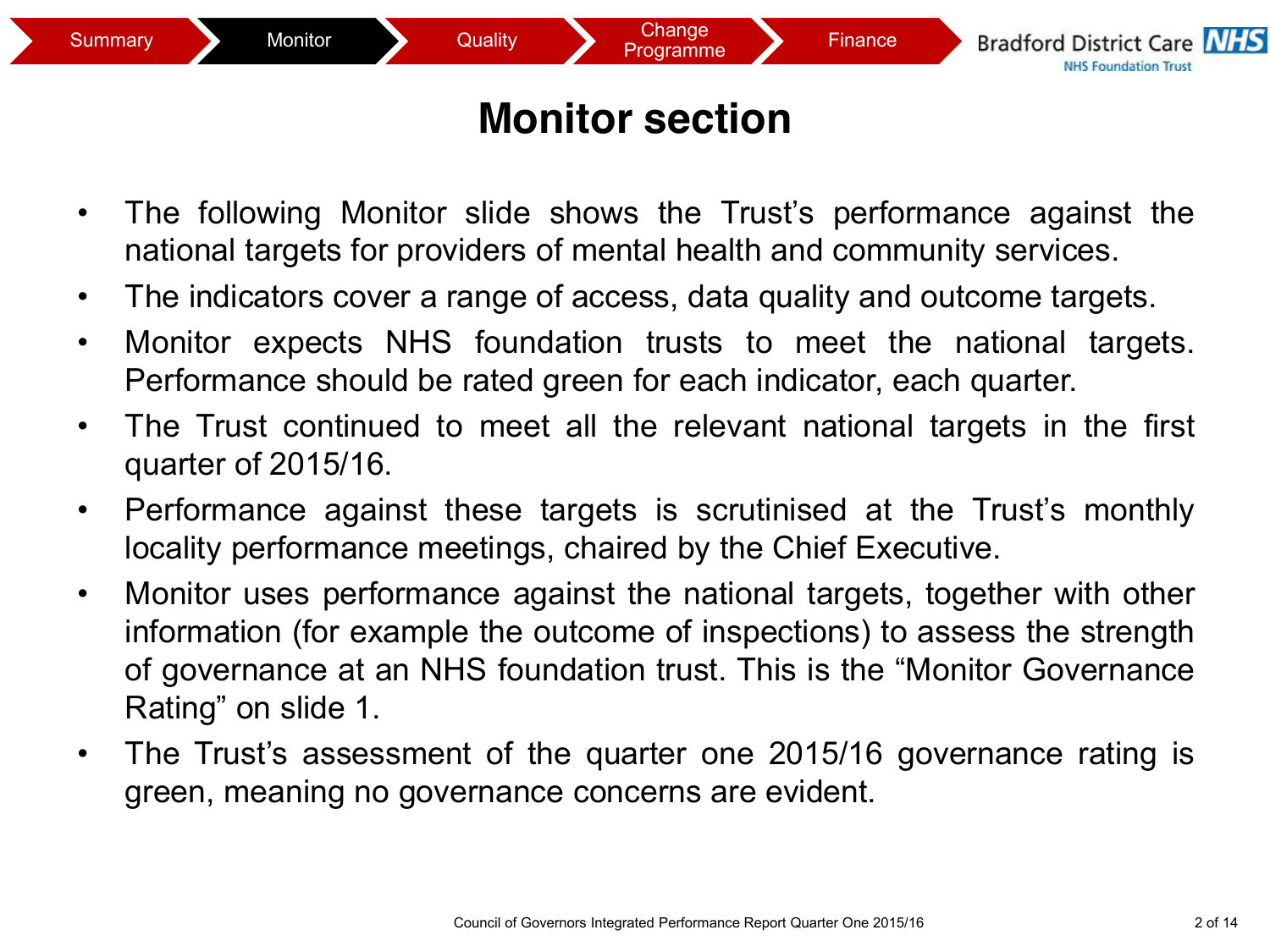|                  | Monitor<br>Summary                                                                                                                                                   |          |                                                | Quality       |                          |                          | Change<br>Programme |                                                 | <b>Finance</b>                                                                                                                                                  |               |               | <b>NHS Foundation Trust</b> |                                                        | <b>Bradford District Care NHS</b> |
|------------------|----------------------------------------------------------------------------------------------------------------------------------------------------------------------|----------|------------------------------------------------|---------------|--------------------------|--------------------------|---------------------|-------------------------------------------------|-----------------------------------------------------------------------------------------------------------------------------------------------------------------|---------------|---------------|-----------------------------|--------------------------------------------------------|-----------------------------------|
|                  |                                                                                                                                                                      |          |                                                |               |                          |                          |                     | <b>Monitor Indicators – Quarter One 2015/16</b> |                                                                                                                                                                 |               |               |                             |                                                        |                                   |
| Indicator<br>No. | Indicator                                                                                                                                                            | Target   | 2014/15<br>Q <sub>2</sub><br>Outturn   Outturn | 2014/15<br>Q3 | 2014/15<br>Q4<br>Outturn | 2015/16<br>Q1<br>Outturn | Indicator<br>No.    |                                                 | Indicator                                                                                                                                                       | <b>Target</b> | 2014/15<br>Q2 | 2014/15<br>Q <sub>3</sub>   | 2014/15<br>Q4<br>Outturn   Outturn   Outturn   Outturn | 2015/16<br>Q1                     |
| M1               | Referral to Treatment dental 18 weeks waits - admitted<br>(Number of patients seen within 18 weeks/Number of<br>patients seen)                                       | 90.0%    |                                                |               |                          | 99.1%                    | M10                 | referral                                        | 2.a. People with common mental health conditions<br>referred to the Improving Access to Psychological<br>Therapies programme will be treated within 6 weeks of  |               |               | Reporting to begin in Q3    |                                                        |                                   |
| M <sub>2</sub>   | Referral to Treatment dental 18 weeks waits - non<br>admitted (Number of patients seen within 18<br>weeks/Number of patients seen)                                   | 95.0%    |                                                |               |                          | 100.0%                   | M11                 | referral                                        | 2.b. People with common mental health conditions<br>referred to the Improving Access to Psychological<br>Therapies programme will be treated within 18 weeks of |               |               | Reporting to begin in Q3    |                                                        |                                   |
| M <sub>3</sub>   | Referral to Treatment dental 18 weeks waits -<br>incomplete pathways (Number of patients who have<br>waited 18 weeks or less/Number of patients waiting)             | 92.0%    |                                                |               |                          | 100.0%                   | M12                 |                                                 | Access to health care for people with a learning disability                                                                                                     | 6 Green       |               |                             |                                                        | 6 Green                           |
| M4               | Mental Health Delayed Transfers of Care                                                                                                                              | $<=7.5%$ |                                                |               |                          | 0.3%                     | M13                 | treatment information                           | Community services data completeness: Referral to                                                                                                               | 50.0%         |               |                             |                                                        | 65.3%                             |
| M <sub>5</sub>   | Admission to inpatients services had access to Crisis<br><b>Resolution Home Treatment Teams</b>                                                                      | 95.0%    |                                                |               |                          | 99.0%                    | M14                 | information                                     | Community services data completeness: Referral                                                                                                                  | 50.0%         |               |                             |                                                        | 92.6%                             |
| M <sub>6</sub>   | New psychosis cases by Early Intervention Teams                                                                                                                      | 95.0%    |                                                |               |                          | 118.1%                   | M15                 |                                                 | Data completeness treatment activity information                                                                                                                | 50.0%         |               |                             |                                                        | 99.2%                             |
| M7               | Early intervention in Psychosis (EIP): People experiencing<br>a first episode of psychosis treated with a NICE approved<br>care package within two weeks of referral |          | Reporting to begin in Q4                       |               |                          |                          | M16                 |                                                 | Mental Health data completeness: identifiers                                                                                                                    | 97.0%         |               |                             |                                                        | 99.4%                             |
| M8               | Care Programme Approach patients receiving follow-up<br>contact within 7 days of discharge                                                                           | 95.0%    |                                                |               |                          | 97.0%                    | M17                 | on Care Programme Approach                      | Mental health data completeness: outcomes for patients                                                                                                          | 50.0%         |               |                             |                                                        | 83.0%                             |
| M9               | Care Programme Approach patients having formal review<br>within 12 months                                                                                            | 95.0%    |                                                |               |                          | 98.3%                    |                     |                                                 |                                                                                                                                                                 |               |               |                             |                                                        |                                   |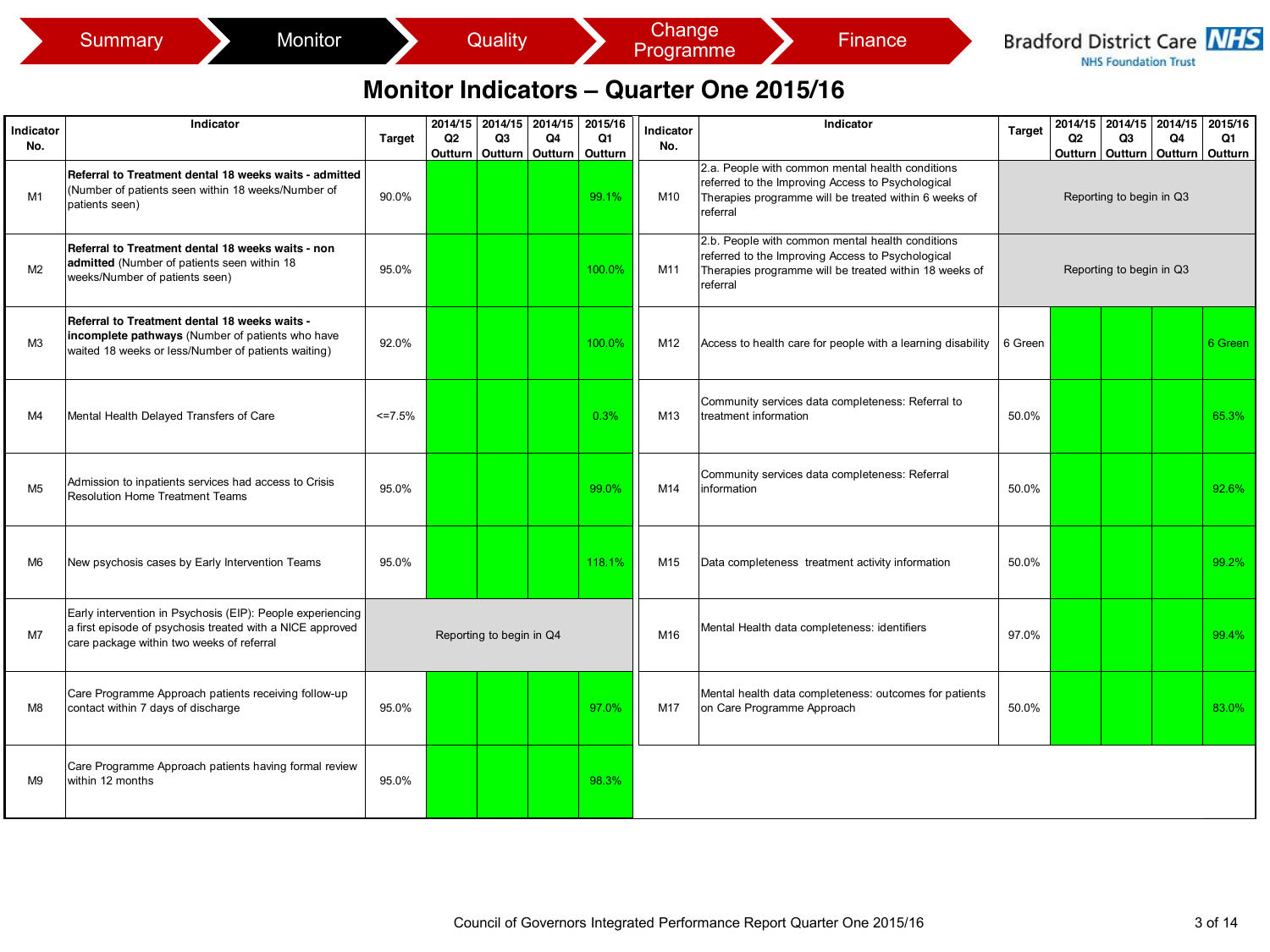

### **Quality section**

- The following slides provide an overview of the Trust's key quality initiatives and quality targets.
- The majority of these indicators are scrutinised by the Quality and Safety **Committee.**
- All of these indicators support the Trust's quality priorities of delivering safe, personal and effective services.
- The Care Quality Commission inspected the Trust's services in June 2014. The Trust achieved an overall rating of Good. This is the "CQC compliance" indicator on slide 1.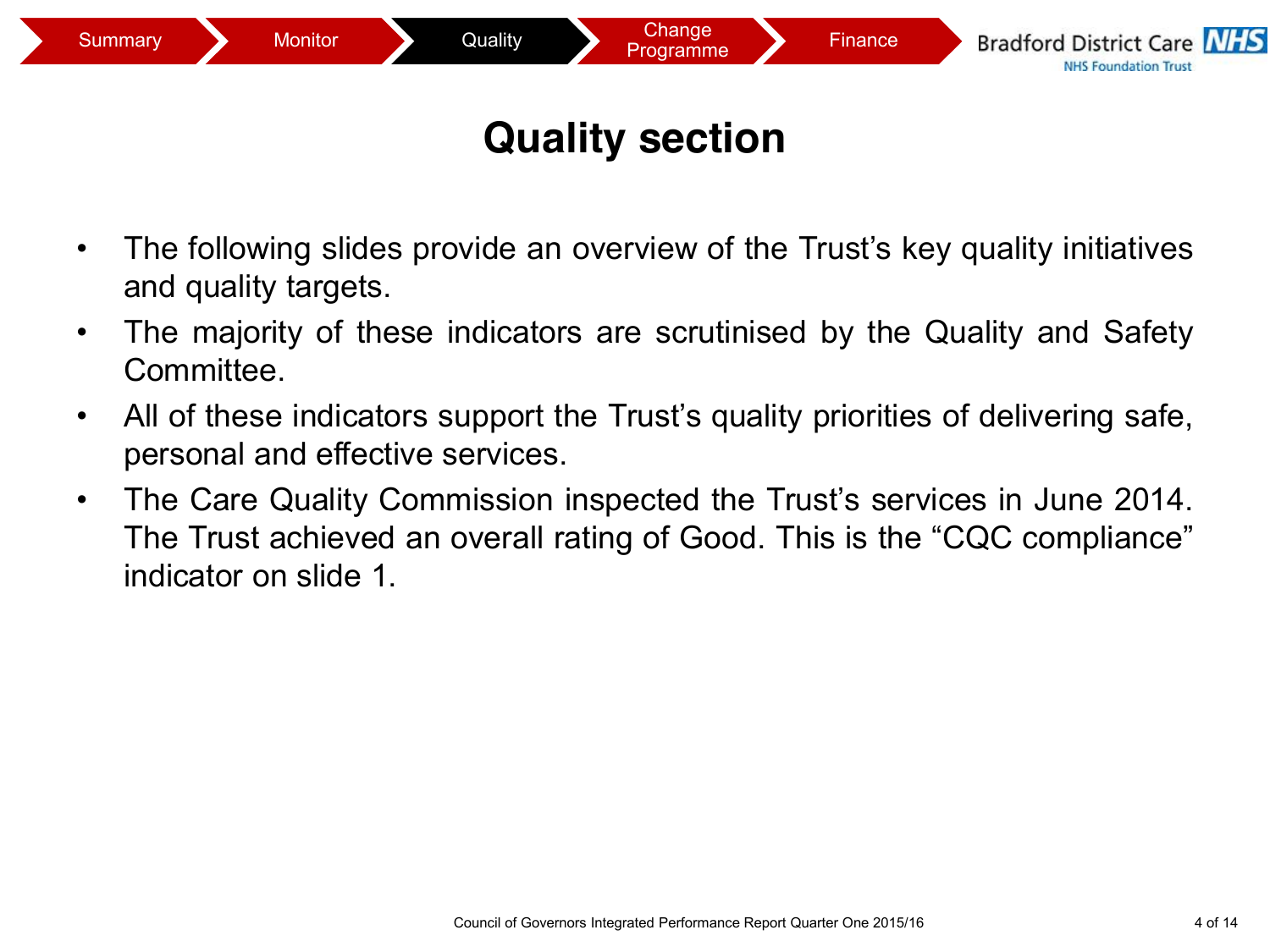#### **Compliments, Complaints, Claims and Serious Incidents: Quarter One 2015/16**

| <b>Indicator</b>          | 14/15<br>outturn | Q <sub>2</sub><br>2014/15 | Q3<br>2014/15 | Q <sub>4</sub><br>2014/15 | Q <sub>1</sub><br>2015/16 |
|---------------------------|------------------|---------------------------|---------------|---------------------------|---------------------------|
| <b>Claims Numbers</b>     | 13               |                           |               |                           |                           |
| <b>Complaints numbers</b> | 100              | 24                        | 26            | 24                        | 20                        |
| Compliments numbers       | 451              | 114                       | 84            | 142                       | 121                       |
| <b>Serious Incidents</b>  | 324              | 61                        | 66            | 116                       | 63                        |



The charts show the number of complaints and compliments received and the number of completed Serious Incident investigations in the first quarter of 2015/16 and the last three quarters of 2014/15.

The data is assessed to determine if there are any patterns or trends. In the first quarter of 2015/16 there were no discernible trends and compliments were evenly distributed across the service areas within the Trust. The one claim received was from a member of staff and related to a back injury. Each Serious Incident is investigated and a target time for completion of 9 weeks has been set. In the first quarter of 2015/16, 61 of the 63 Serious Incidents that were investigated related to pressure ulcers.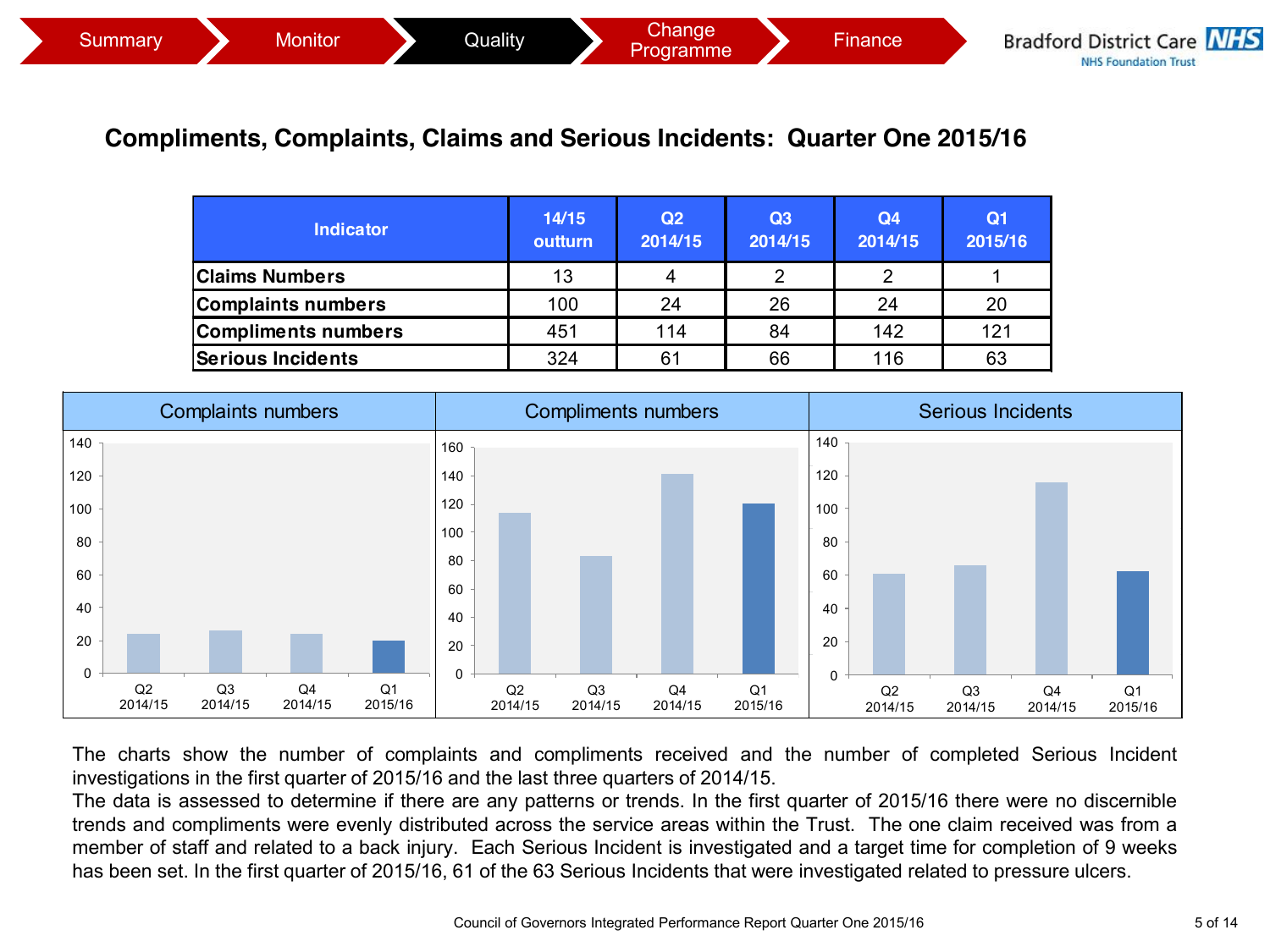

% Labour Turnover – Shows a slight increase from the previous quarter's data. No patterns have been identified for the increase in the number of leavers; retirements and voluntary resignation due to work/life balance remain the categories with the highest number of reasons for leaving. A piece of work will be carried out between July and October to identify any hotspots and trends within specific services.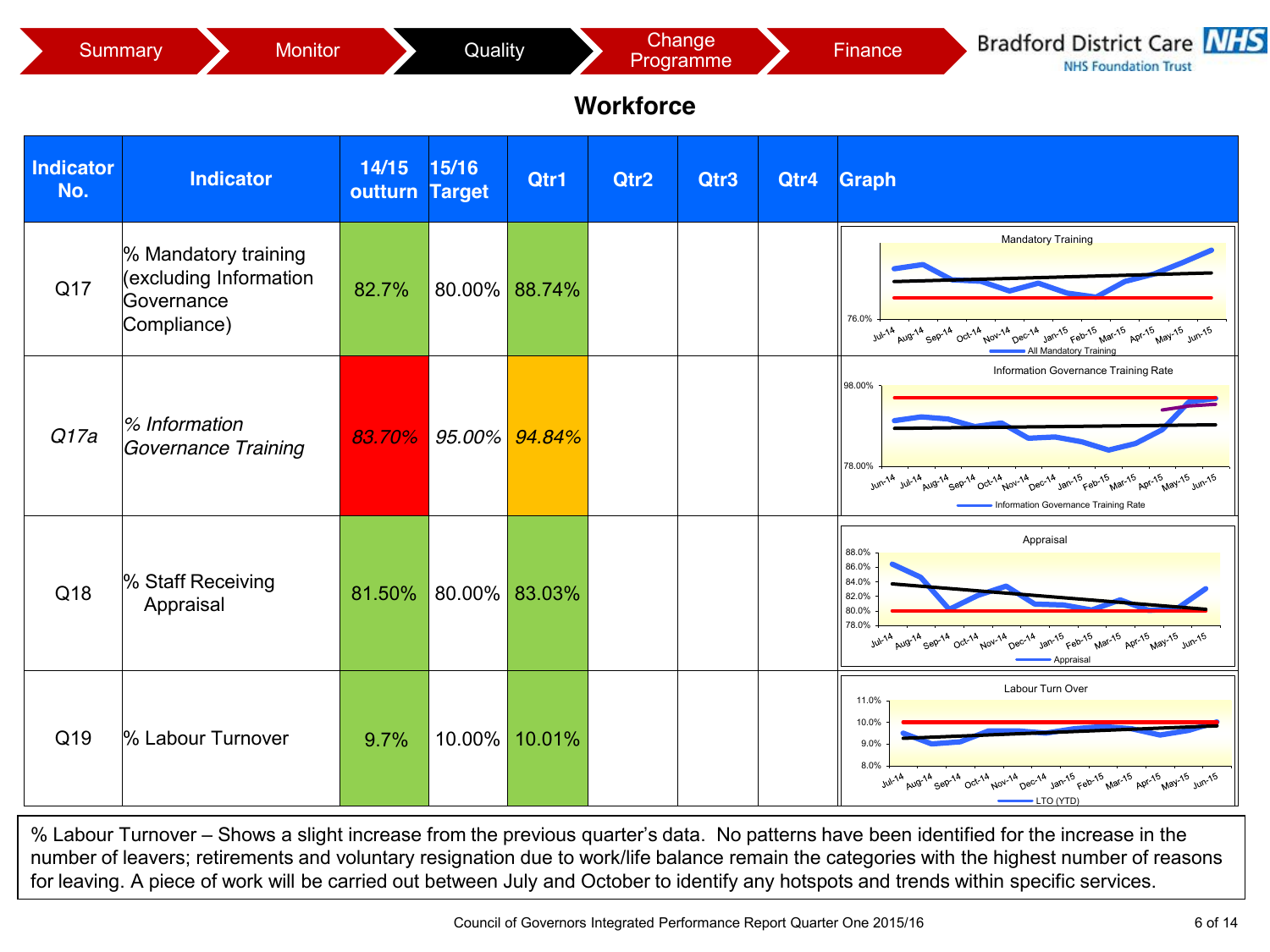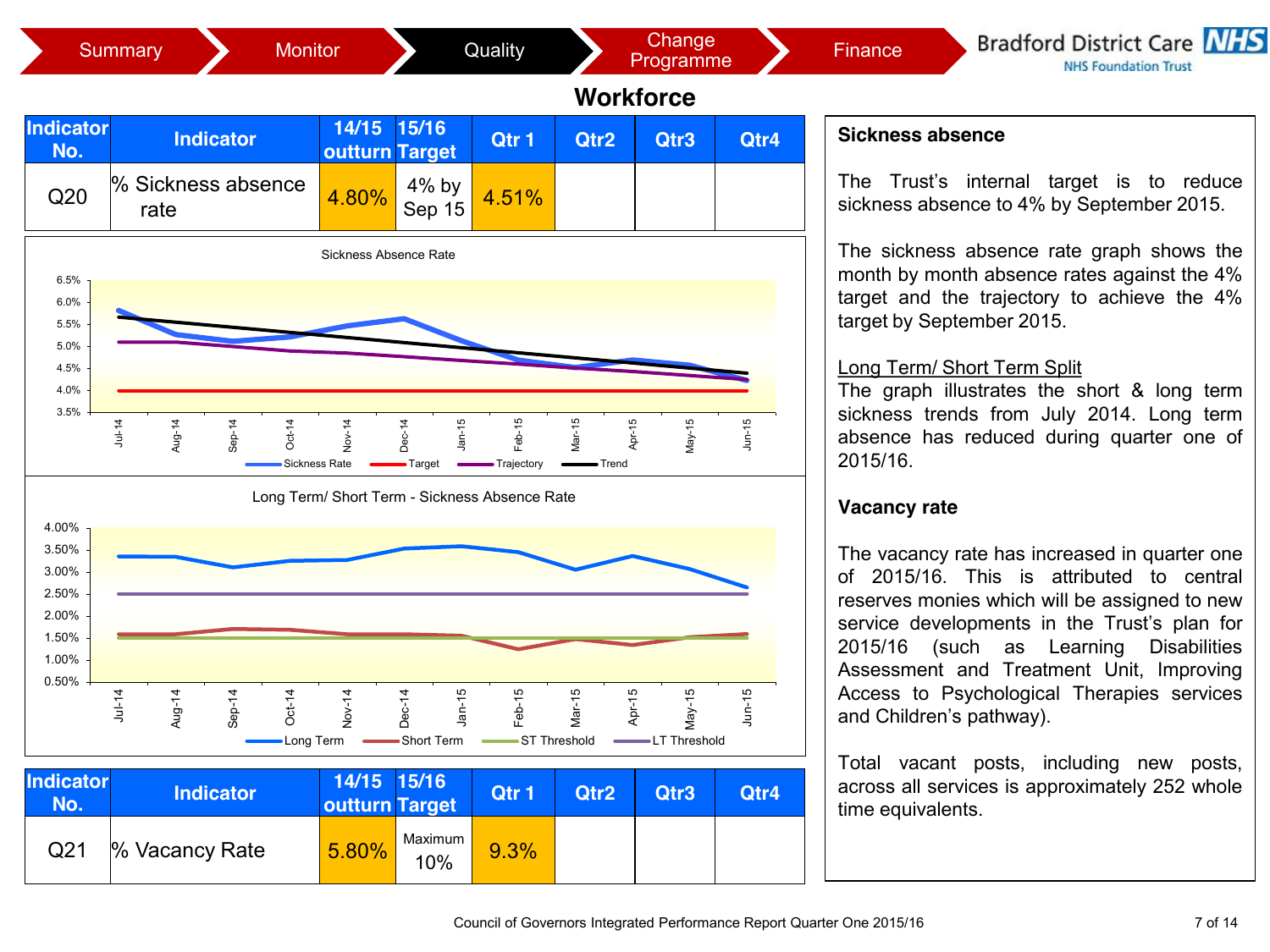| Friends and Family Test: Would you recommend our service?                                                                                                                                                                                                |                            |                |                |                |                                     |                |              |      |  |  |
|----------------------------------------------------------------------------------------------------------------------------------------------------------------------------------------------------------------------------------------------------------|----------------------------|----------------|----------------|----------------|-------------------------------------|----------------|--------------|------|--|--|
| <b>Quarter 1 2015/16</b><br><b>Apr-Jun</b>                                                                                                                                                                                                               | <b>Extremely</b><br>Likely | Likely         | <b>Neutral</b> | Unlikely       | <b>Extremely</b><br><b>Unlikely</b> | Don't<br>know  | <b>Total</b> | 100% |  |  |
| <b>The Trust</b><br>Number of respondents                                                                                                                                                                                                                | 1525                       | 542            | 79             | 20             | 22                                  | 58             | 2246         | 90%  |  |  |
| Percentage of all respondents                                                                                                                                                                                                                            | 67.9%                      | 24.1%          | 3.5%           | 0.9%           | 1.0%                                | 2.6%           | 100%         |      |  |  |
| <b>Community Health</b><br>(number)                                                                                                                                                                                                                      | 1249                       | 404            | 60             | 8              | 11                                  | 49             | 1781         | 80%  |  |  |
| <b>Community Nursing Services</b>                                                                                                                                                                                                                        | 79.31%                     | 19.83%         | 0.00%          | 0.86%          | 0.00%                               | 0.00%          | 79.31%       | 70%  |  |  |
| <b>Rehabilitation &amp; Therapy</b>                                                                                                                                                                                                                      | 77.78%                     | 22.22%         | 0.00%          | 0.00%          | 0.00%                               | 0.00%          | 77.78%       |      |  |  |
| <b>Specialist Services</b>                                                                                                                                                                                                                               | 82.36%                     | 15.83%         | 0.80%          | 0.60%          | 0.00%                               | 0.40%          | 82.36%       |      |  |  |
| <b>Children &amp; Family Services</b>                                                                                                                                                                                                                    | 63.87%                     | 25.93%         | 4.84%          | 0.35%          | 0.95%                               | 4.06%          | 63.87%       | 60%  |  |  |
| <b>Mental Health</b><br>(number)                                                                                                                                                                                                                         | 268                        | 129            | 19             | 12             | 11                                  | 9              | 448          | 50%  |  |  |
| <b>Primary Care</b>                                                                                                                                                                                                                                      | 67.25%                     | 25.73%         | 1.17%          | 2.34%          | 0.58%                               | 2.92%          | 67.25%       | 40%  |  |  |
| Secondary care community                                                                                                                                                                                                                                 | 49.74%                     | 31.94%         | 8.38%          | 4.19%          | 5.24%                               | 0.52%          | 49.74%       |      |  |  |
| <b>Acute services</b>                                                                                                                                                                                                                                    | 22.22%                     | 66.67%         | 11.11%         | 0.00%          | 0.00%                               | 0.00%          | 22.22%       | 30%  |  |  |
| <b>CAMHS</b>                                                                                                                                                                                                                                             | 72.37%                     | 23.68%         | 0.00%          | 0.00%          | 0.00%                               | 3.95%          | 72.37%       | 20%  |  |  |
| <b>Mental Health Other</b>                                                                                                                                                                                                                               | 67.25%                     | 25.73%         | 1.17%          | 2.34%          | 0.58%                               | 2.92%          | 67.25%       |      |  |  |
| <b>None</b>                                                                                                                                                                                                                                              | 8                          | $\overline{9}$ | $\mathbf{0}$   | $\overline{0}$ | $\mathbf{0}$                        | $\overline{0}$ | 17           | 10%  |  |  |
| Not specified                                                                                                                                                                                                                                            | 47.06%                     | 52.94%         | 0.00%          | 0.00%          | 0.00%                               | 0.00%          | 47.06%       |      |  |  |
| 0%<br>The percentages are the views of those people who used that particular service, eg 79.31% of those using Community Nursing<br>Would you recommend?<br>Services said they would be "extremely likely" to recommend the service<br>Don't Know<br>2.6 |                            |                |                |                |                                     |                |              |      |  |  |

- "Neutral" means the user was "neither likely nor unlikely" to recommend the service, "Don't' Know" means the responder either did not answer the question, or opted to choose "Don't' know" as their response.
- Community Specialist includes: Case Managers, Drug and Alcohol, Homelessness and New Arrivals,
- There were 17 returns which was not associated with any team.

Extremely Unlikely 1 Unlikely 0.9 Neutral 3.5 Likely 24.1 Extremely Likely and the 67.9

**Bradford District Care NHS NHS Foundation Trust** 

Summary Monitor Quality Change Change Finance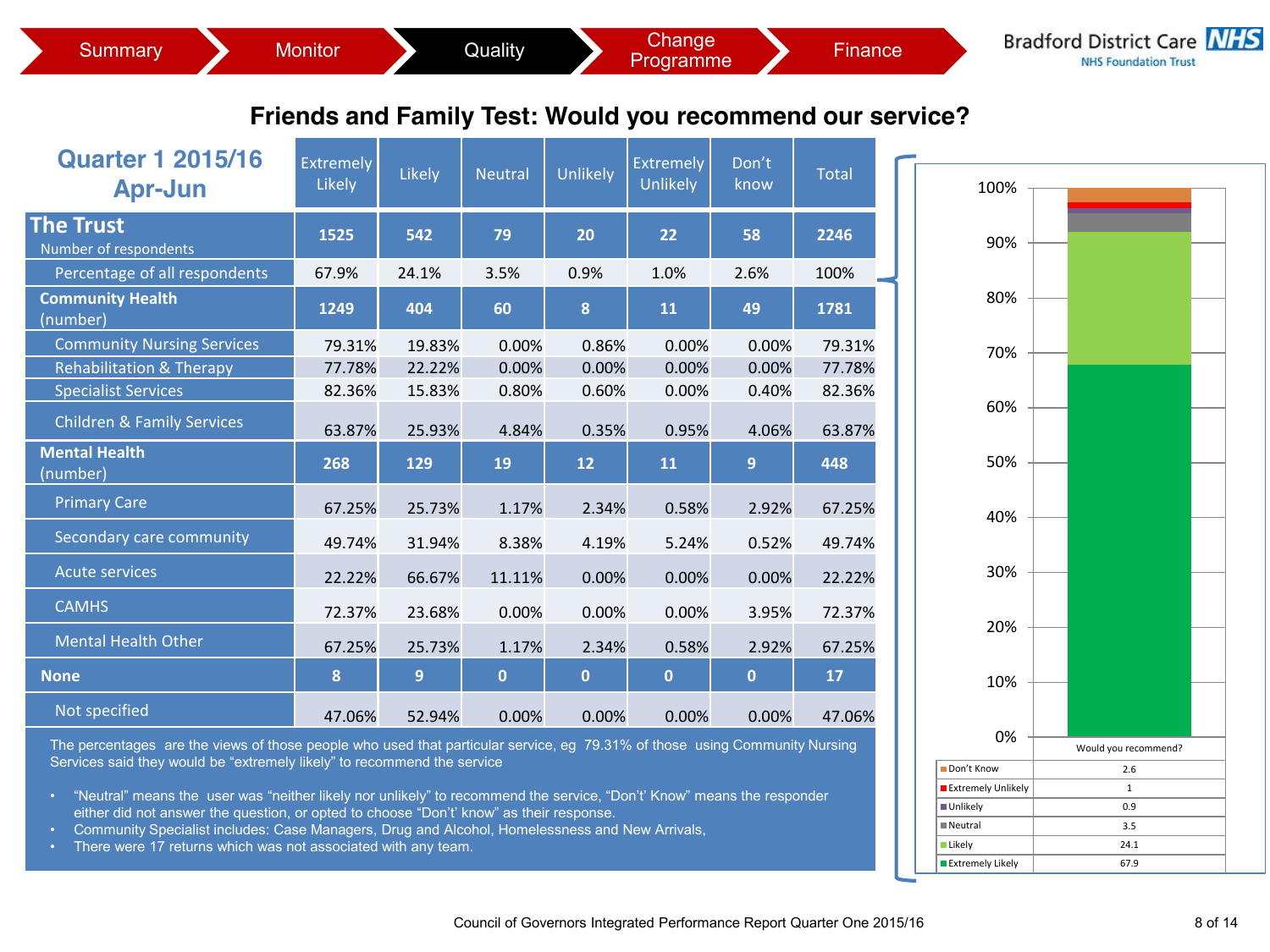

#### **Friends and Family Test: Trust and Locality Analysis**



| Q1 2015/16                           | <b>FFT Service Review Average</b> |         |             |          |                          |  |  |  |  |  |
|--------------------------------------|-----------------------------------|---------|-------------|----------|--------------------------|--|--|--|--|--|
|                                      | Recommend                         | Dignity | Information | Involved | <b>Staff</b><br>Attitude |  |  |  |  |  |
| Trust as a whole                     | 4.49                              | 4.79    | 4.65        | 4.64     | 4.80                     |  |  |  |  |  |
| <b>AWC</b>                           | 4.66                              | 4.87    | 4.76        | 4.73     | 4.87                     |  |  |  |  |  |
| City                                 | 4.45                              | 4.87    | 4.80        | 4.81     | 4.88                     |  |  |  |  |  |
| <b>District</b>                      | 4.55                              | 4.89    | 4.84        | 4.83     | 4.90                     |  |  |  |  |  |
| <b>Acute Care</b>                    | 4.11                              | 4.42    | 4.02        | 4.07     | 4.43                     |  |  |  |  |  |
| <b>Specialist Inpatient Services</b> | 4.39                              | 4.48    | 4.21        | 4.17     | 4.51                     |  |  |  |  |  |
| <b>Nursing and Specialist</b>        | 4.49                              | 4.79    | 4.65        | 4.64     | 4.80                     |  |  |  |  |  |

The chart shows the average scores for reviews received in quarter one of 2015/16 for the following questions:

- Would you recommend our services to your family and friends?
- Were you treated with dignity and respect?
- Were you given clear information?
- Were you involved as much as you liked?
- Were you treated with kindness?

The maximum score is 5 (a very positive score) and the lowest score is 1.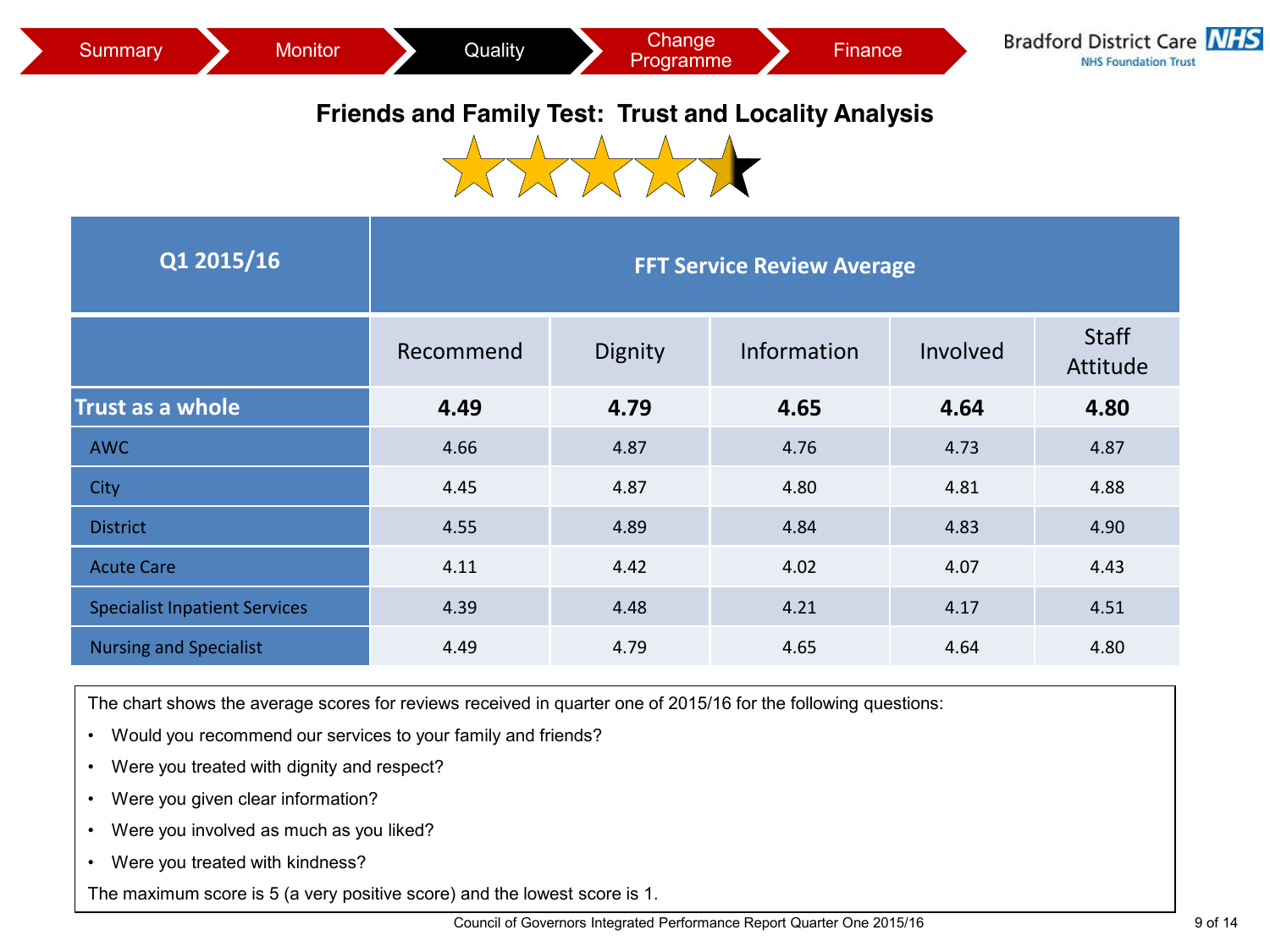### **Change Programme section**

The following slide shows the performance of the projects within the Trust's change programme. The projects are contained within the five programmes which form the basis of the Trust's strategy as set out in the Integrated Business Plan. The five programmes are:

- 1. Achieving integrated community health care
- 2. Meeting the need for 24/7 adult and older people's mental health care
- 3. Extending the in-patient care portfolio
- 4. Developing new services to enhance care pathways
- 5. Enabling strategic change

The programme dashboard summarises projects within the change programme, which utilises a Red Amber Green (RAG) rating rationale across a range of project 'principles', resulting in an overall RAG rating. The summary narrative below provides the key details of any issues and the steps being taken to mitigate.

The process provides a standardised objective assessment across the entire programme of projects ensuring the monthly Change Programme Board, chaired by the Chief Executive, has an assured view and confidence that discussions are directed at issue resolution, mitigation and programme progression.

#### **Summary Quarter One, 2015/16**

In this quarter, the projects have been managed effectively and have remained either green or amber rated. However one project, Learning Disabilities Assessment and Treatment Unit had issues that were unresolved and required escalation to the Change Programme Board for targeted discussion, direction and action planning. It is anticipated that this particular project with the action plans put in place will move up to an amber rating again in July.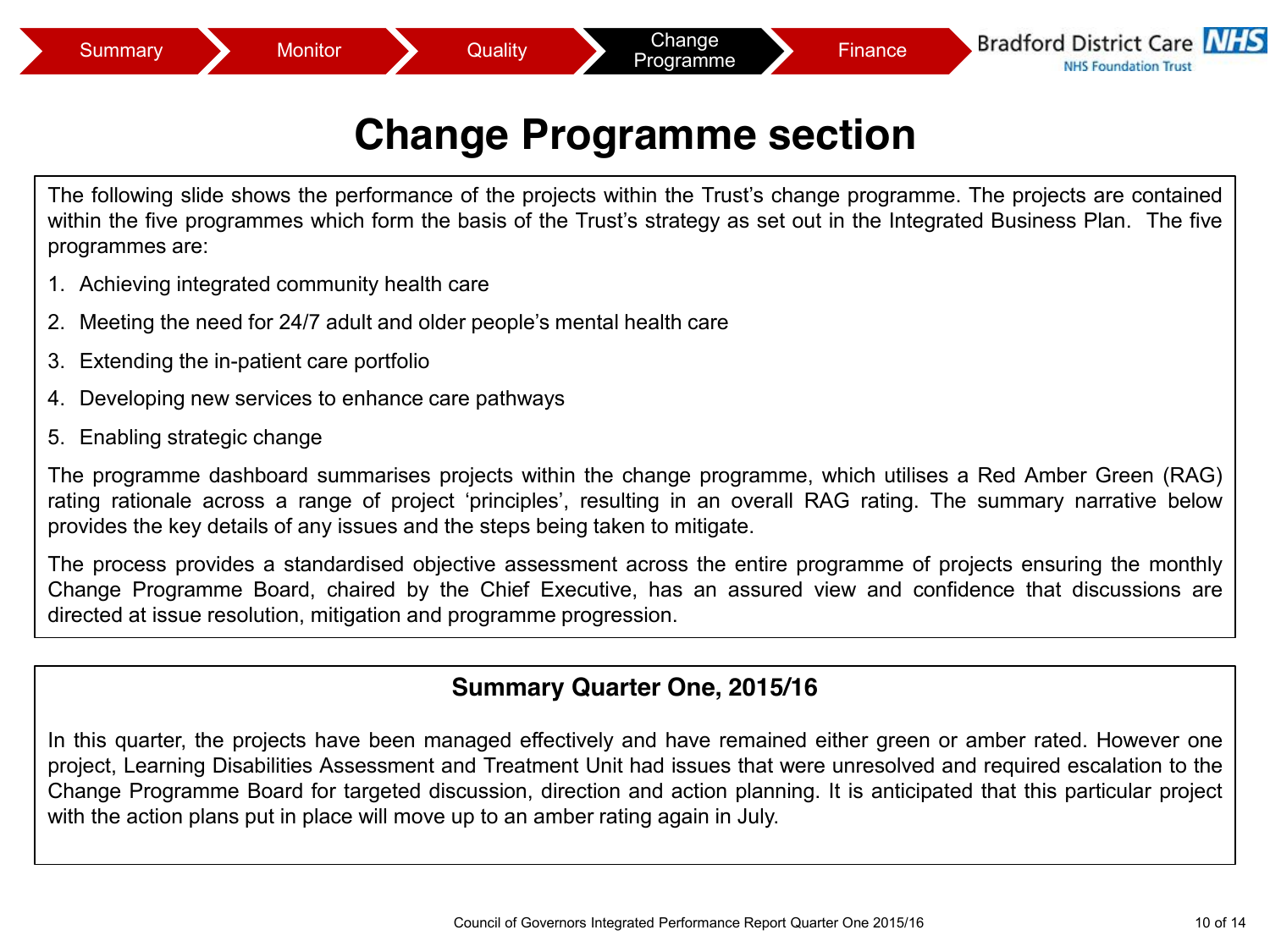#### **Change Programme summary: 2015/16 April 1996 May be a line**

|                                                                       |                                                                                                                                                      | April<br>RAG RATING RAG RATING RAG RATING | iviay | June         |
|-----------------------------------------------------------------------|------------------------------------------------------------------------------------------------------------------------------------------------------|-------------------------------------------|-------|--------------|
| <b>Project Name</b>                                                   | <b>Project Description</b>                                                                                                                           |                                           |       |              |
| <b>Adult Community Nursing</b>                                        | Service Review of workforce, looking at skill mix and integrated working                                                                             | A                                         | G     | G            |
| <b>Children &amp; Families</b>                                        | Service Review of workforce, looking at skill mix and integrated working                                                                             | A                                         | G     | G            |
| Agile working - staffing                                              | The project aims to enable the workforce to work in an 'agile' way<br>through the deployment of technology, freeing up time to see more<br>patients. | A                                         | A     | $\mathbf{A}$ |
| Adult Mental Health - Acute Care Pathway                              | The aim of this project is to transform and improve the current service<br>provision within adult mental health services within BDCFT                | A                                         | A     | G            |
| Dementia Assessment Unit                                              | The building of a new unit                                                                                                                           | A                                         | G     | G            |
| Intensive Therapy Centre 1                                            | The building of a new unit                                                                                                                           | G                                         | G     | G            |
| Learning Disabilities Assessment Treatment<br>Unit (LD ATU)           | The increase and marketing of 4 beds within the unit                                                                                                 | A                                         | A     | R.           |
| Psychiatric Intensive Care Unit - New<br>Opportunity                  | The marketing of beds to Out of Area (OOA) patients                                                                                                  | G                                         | G     | G            |
| Information Management & Technology<br>(IM&T) Strategy implementation | The Implementation of the IM&T strategy within BDCFT                                                                                                 | A                                         | A     | A            |
| Review of functions - A. back office 2015-16                          | The review of use of back office functions aiming to identify and reduce<br>costs                                                                    | G                                         | G     | G            |
| Bank & agency reductions                                              | The reduction of bank and agency staff usage throughout BDCFT                                                                                        | G                                         | G     | G            |
| Bank & agency reductions - from trust wide<br>sickness                | The reduction in the levels of sickness throughout BDCFT                                                                                             | G                                         | G     | G            |
| Reduction in drug costs                                               | The project proposes an in depth analysis of drug usage to identify<br>opportunities to improve efficient prescribing.                               | G                                         | G     | G            |
| Procurement                                                           | A review of procurement arrangements to identify and reduce costs to<br><b>BDCFT</b>                                                                 | G                                         | G     | G            |
| FP10 reduction                                                        | A review of out-patient prescribing (FP10s) to identify and reduce costs                                                                             | G                                         | G     | G            |
| Care Pathways, Packages and Payments by<br>Results (CPPP)             | A review of how BDCFT capture, record and report care information, in<br>preparation for the move to PBR                                             | A                                         | A     | A            |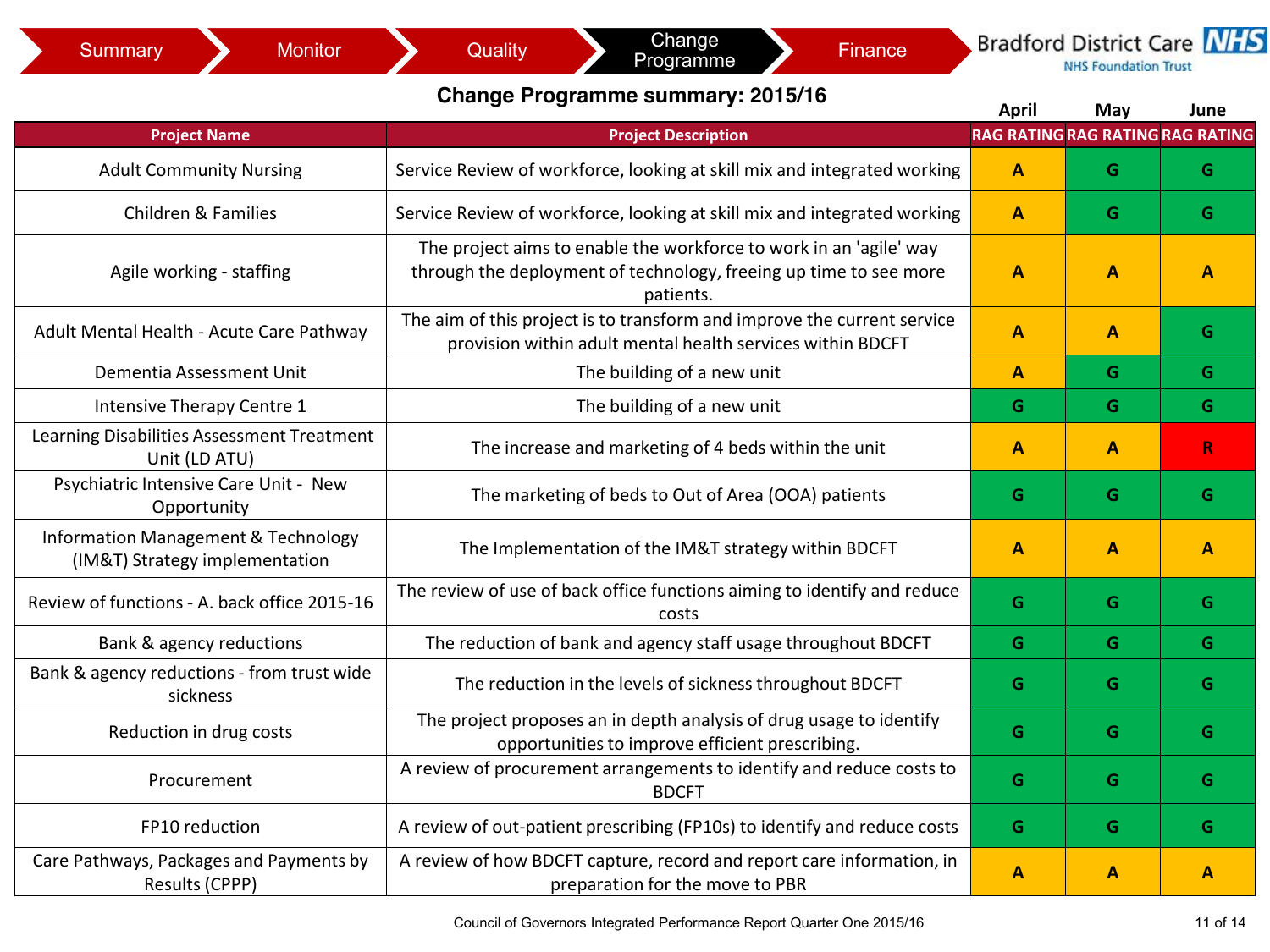**Bradford District Care NIFS NHS Foundation Trust** 

### **Finance section**

| <b>Proposed Board RAG Rating</b>                 | Year to<br>date | <b>Forecast</b><br>2015/16 |
|--------------------------------------------------|-----------------|----------------------------|
| <b>Statement of Comprehensive Income (SoCI)</b>  | $\bullet$       |                            |
| <b>Statement of Financial Position (SoFP)</b>    | $\bullet$       | Œ                          |
| <b>Statement of Cash Flows (SoCF)</b>            | $\bullet$       | $\bullet$                  |
| <b>Continuity of Services Risk Rating (CoSR)</b> | O               | Œ                          |
| <b>Cost Improvement Programmes (CIPs)</b>        | $\bigcirc$      | Œ                          |
| <b>Capital Expenditure</b>                       |                 |                            |

All key financial performance indicators are currently rated green:

- A surplus of £219k for the year to date, which is £8k ahead of plan. Forecast to deliver financial plan but with financial risk and mitigating actions identified.
- Delivery of £1,547k CIPs against a net plan of £1,528k. Forecast delivery is £6,876k, after taking account of £500k high risk CIP reserves. This would represent over-achievement of £500k or 8% against plan. Delivery risks identified and mitigating plans developed for implementation following QIA process.
- Achievement of a Continuity of Service Risk Rating (CoSRR) of 4. Monitor Consultation likely to change Risk Assessment Framework from Quarter 2. Risks and mitigation plans identified.
- A cash position which is currently £115k more than planned, it is forecast to achieve the planned cash balance for 2015/16. Cash Management action plan in place including daily cash planning.
- Capital under spending of £48k, with monthly agreed capital projections to match quarterly and year end forecast as planned. Capital risks and mitigation plans identified.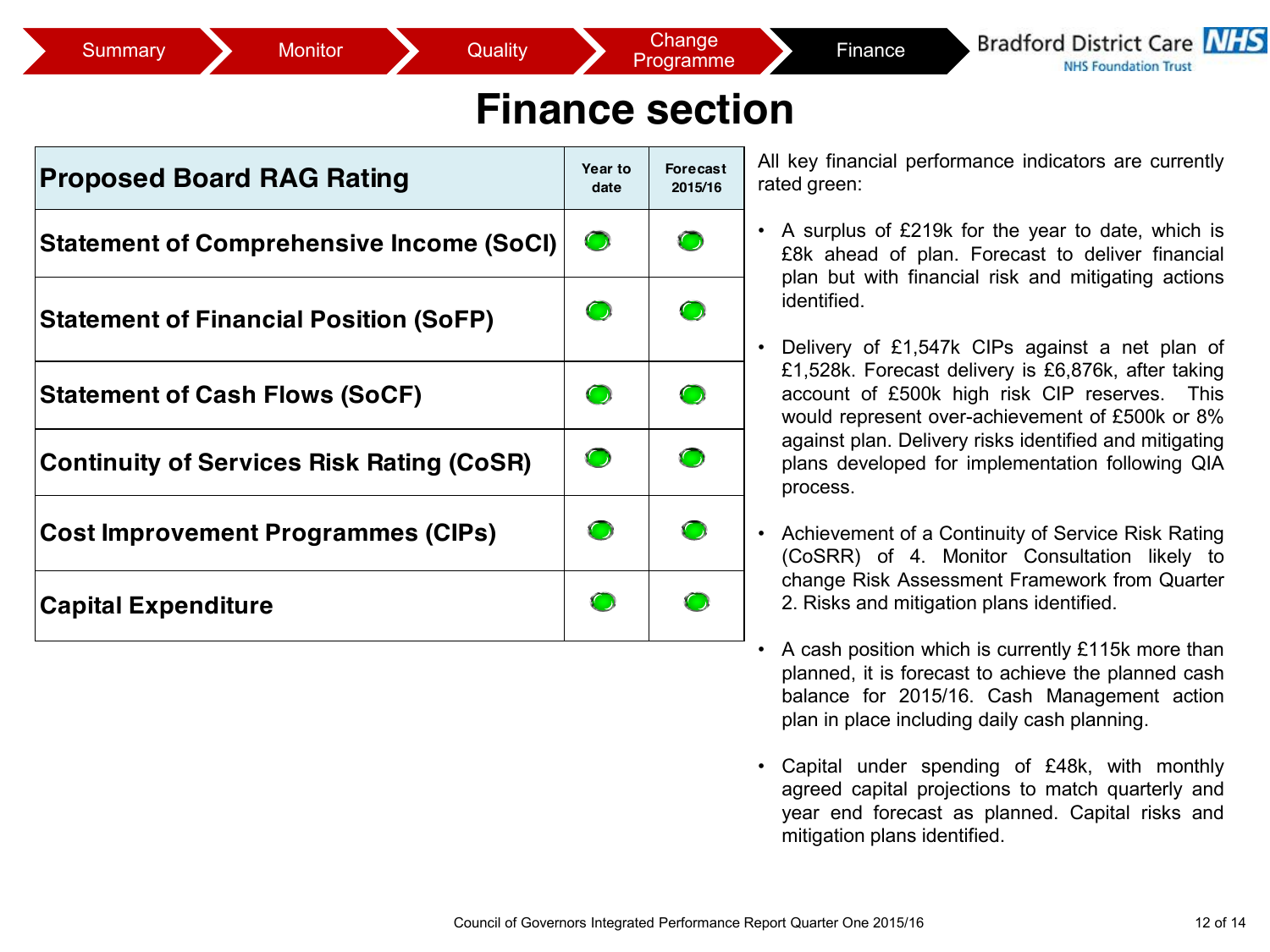| <b>Monitor Risk Assessment Framework - Existing Metrics</b>                                                                    |          |                     |          |          |                                           |                                                                     |            |                          |          |            |  |
|--------------------------------------------------------------------------------------------------------------------------------|----------|---------------------|----------|----------|-------------------------------------------|---------------------------------------------------------------------|------------|--------------------------|----------|------------|--|
|                                                                                                                                |          | <b>Year to Date</b> |          |          | <b>Q2 In Quarter Forecast</b>             |                                                                     |            | <b>Year End Forecast</b> |          |            |  |
| £000's                                                                                                                         | Plan     | <b>Actual</b>       | Variance | Plan     | <b>Actual</b>                             | Variance                                                            | Plan       | <b>Actual</b>            | Variance | <b>RAG</b> |  |
| <b>Capital Service Cover</b>                                                                                                   |          |                     |          |          |                                           |                                                                     |            |                          |          |            |  |
| Revenue Available for Capital Service                                                                                          | 1,395    | 1,408               | 13       | 2,920    | 2,920                                     |                                                                     | 6,194      | 6,194                    |          |            |  |
| Capital Service                                                                                                                | 454      | 459                 | 4        | 909      | 909                                       |                                                                     | 1,817      | 1,817                    |          |            |  |
| <b>Capital Service Cover metric</b>                                                                                            | 3,071    | 3,071               | (1)      | 3,214    | 3,214                                     |                                                                     | 3,409      | 3,409                    |          |            |  |
| <b>Capital Service Cover rating</b>                                                                                            | 4        | 4                   |          | 4        | 4                                         |                                                                     | 4          | $\overline{\mathbf{4}}$  |          |            |  |
| Liquidity                                                                                                                      |          |                     |          |          |                                           |                                                                     |            |                          |          |            |  |
| <b>Working Capital for CoSRR</b>                                                                                               | 6,041    | 6.442               | 401      | 6,028    | 6,028                                     |                                                                     | 7,526      | 7,526                    |          |            |  |
| Operating Expenses within EBITDA, Total                                                                                        | (31,097) | (31, 810)           | (713)    | (62,001) | (62,001)                                  |                                                                     | (124, 387) | (124, 387)               |          |            |  |
| <b>Liquidity metric</b>                                                                                                        | 17,484   | 18,227              | 743      | 17,499   | 17,499                                    |                                                                     | 21,782     | 21,782                   |          |            |  |
| <b>Liquidity rating</b>                                                                                                        | 4        | 4                   |          | 4        | 4                                         |                                                                     | 4          | 4                        |          |            |  |
| 2* Override                                                                                                                    |          |                     |          |          |                                           |                                                                     |            |                          |          |            |  |
| <b>Continuity of Service Risk Rating</b>                                                                                       | 4        | 4                   |          | 4        | 4                                         |                                                                     | 4          | 4                        |          |            |  |
| <b>Description of Key Metrics</b>                                                                                              |          |                     |          |          |                                           |                                                                     |            |                          |          |            |  |
| Capital Service Cover: Metric currently weighted at 50% and shows how many times income covers the servicing of capital costs. |          |                     |          |          |                                           |                                                                     |            |                          |          |            |  |
| Liquidity: Metric currently weighted at 50% shows how liquid the Trust is in respect of days' operating expense cover.         |          |                     |          |          |                                           |                                                                     |            |                          |          |            |  |
|                                                                                                                                |          |                     |          |          |                                           |                                                                     |            |                          |          |            |  |
| <b>Overall Rating: Aggregate rounded average of Capital Service Cover and Liquidity metric.</b>                                |          |                     |          |          |                                           |                                                                     |            |                          |          |            |  |
| <b>Key Risks</b>                                                                                                               |          |                     |          |          | <b>Key Mitigations &amp; Action Plans</b> |                                                                     |            |                          |          |            |  |
| Monitor have recently consulted on proposed changes to the Risk                                                                |          |                     |          |          |                                           | The sensitivity analysis carried out at month 2 demonstrates robust |            |                          |          |            |  |

| Monitor have recently consulted on proposed changes to the Risk                                                                                                                                                                                                                       | The sensitivity analysis carried out at month 2 demonstrates robust |
|---------------------------------------------------------------------------------------------------------------------------------------------------------------------------------------------------------------------------------------------------------------------------------------|---------------------------------------------------------------------|
| Assurance Framework (RAF) with the expectation of implementing                                                                                                                                                                                                                        | plans are in place and cumulatively the Trust expects to retain a   |
| changes from quarter 2.                                                                                                                                                                                                                                                               | COSRR of 4.                                                         |
| Key risks are expected to stem from the requirement to achieve a<br>1% surplus (each quarter end to maintain a rating of 4) and linked<br>to capital expenditure variance sensitivities however the Trust<br>does not currently project risks to achievement of the overall<br>CoSRR. |                                                                     |